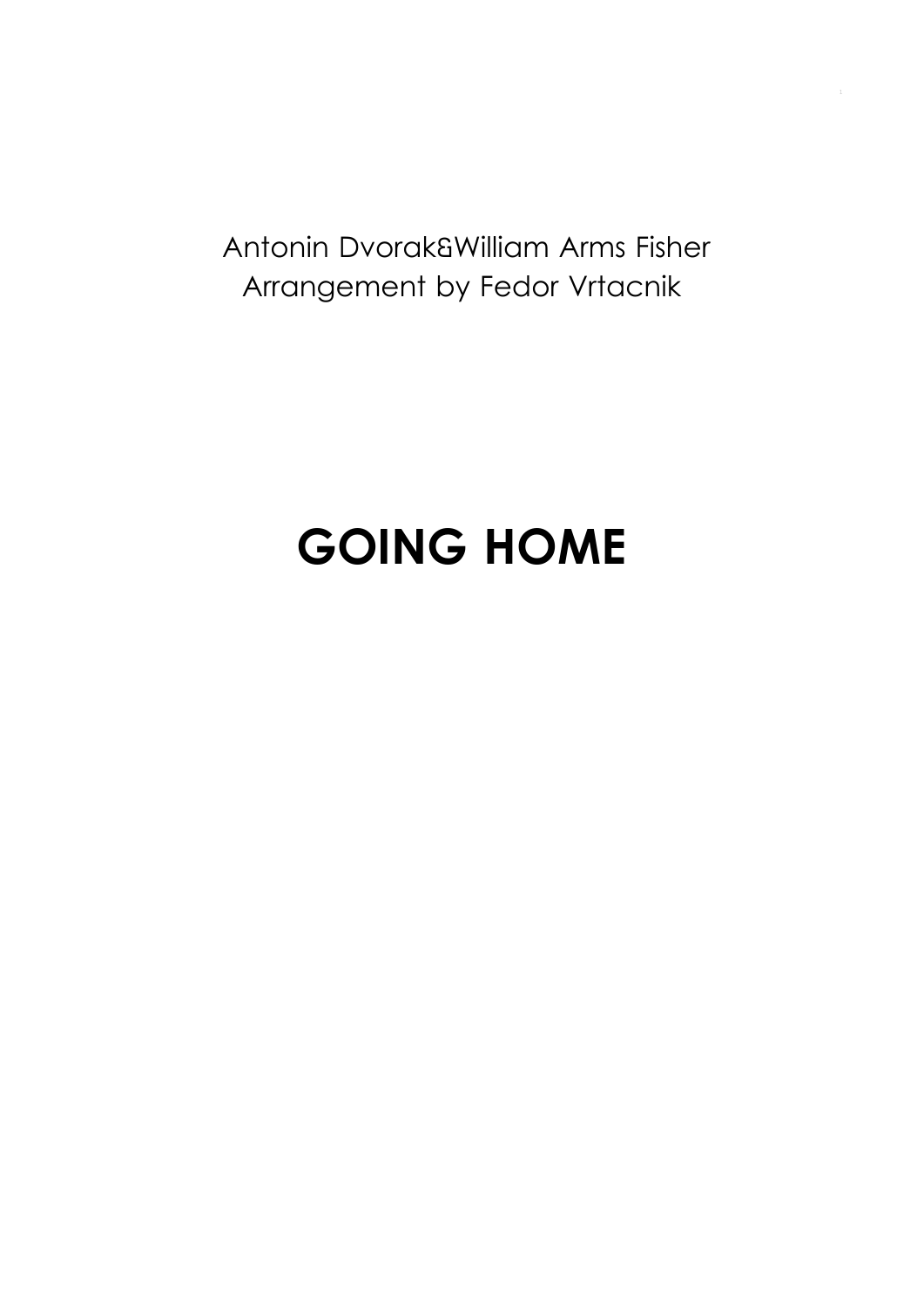Full Score 2

## GOING HOME